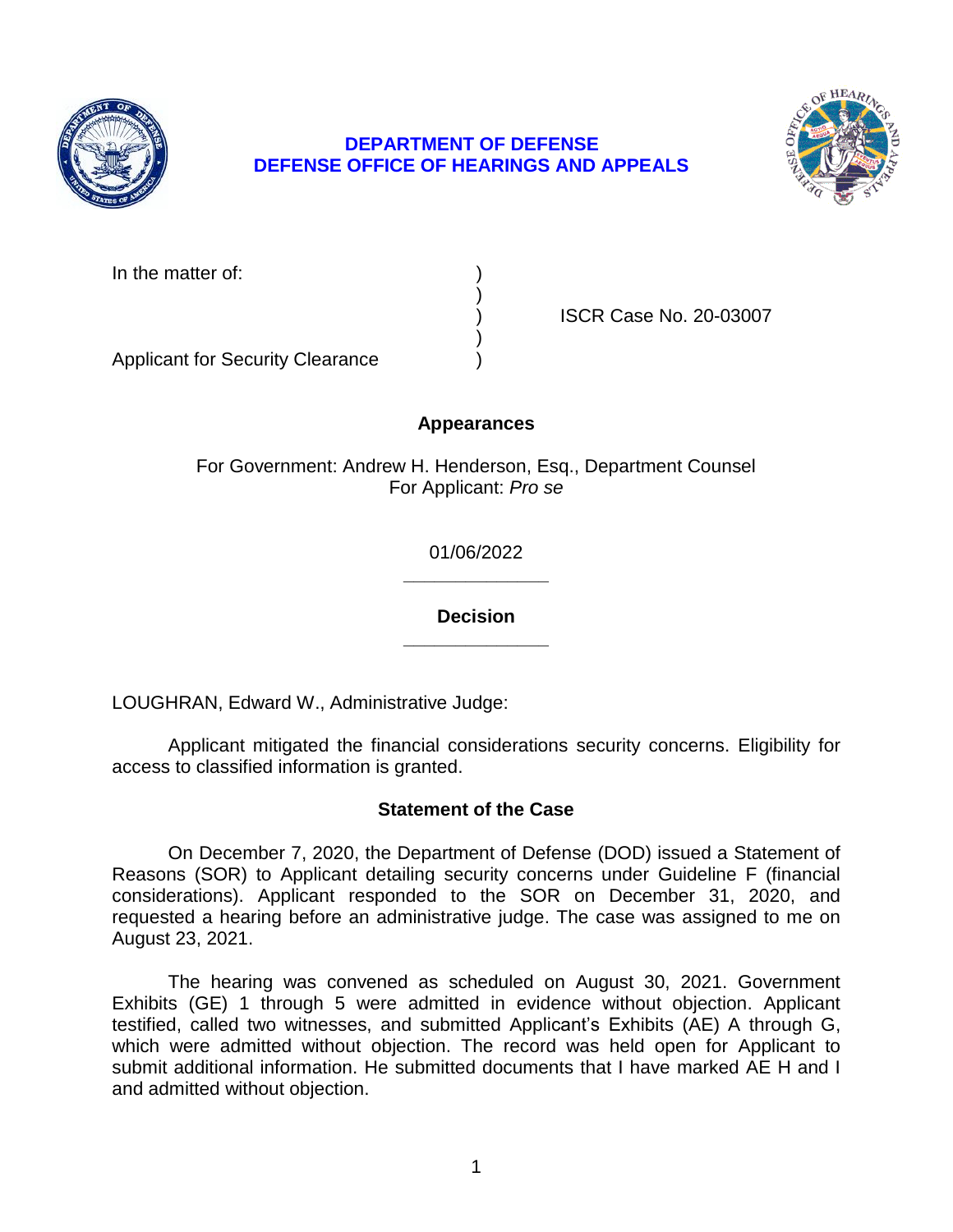#### **Findings of Fact**

 Applicant is a 41-year-old employee of a defense contractor. He has worked for his current employer since June 2019. He attended college for a period, but he has not earned a degree. He married in 2002 and divorced in 2005. He has cohabitated with his girlfriend since 2016. He has four children between the ages of 10 and 18. (Transcript (Tr.) at 24, 39; GE 1, 2)

 Applicant has a history of financial problems, including a Chapter 7 bankruptcy discharge in 2010. The SOR alleges the bankruptcy; ten delinquent medical debts a charged-off auto loan for \$16,862; and two miscellaneous delinquent debts totaling \$1,600. Applicant admitted owing all of the non-medical debts, and he denied owing the medical debts. He asserted that he paid some of the medical debts, and he had totaling about \$3,244; three child support accounts that are in arrears for about \$29,700; payment arrangements for the rest of the medical debts. (Tr. at 26; Applicant's response to SOR)

 Applicant attributed his financial problems to his 2005 divorce and the loss of income after he quit a job in July 2016 that he had held since 2009. The company was bought by another company, and he did not agree with the ethics and practices of the failed to bring to his attention. (Tr. at 23-24, 27-28, 35-38; Applicant's response to SOR; new management. The medical debts are copayments for his children that his ex-wife GE 1, 2)

 Applicant's four children are with three mothers, which is why there are three child support accounts. The SOR alleged the past-due amount of the accounts, not the balances. The past-due amounts and the balances increased from the July 2019 credit report to the June 2020 credit report, but they decreased from the June 2020 credit report to the March 2021 credit report, which indicates that Applicant is paying his child garnished from his pay checks. He is paying \$717, \$705, and \$513 per month, for a total of \$1,935 in monthly child support payments. The March 2021 credit report lists one account as no longer past due. Applicant's oldest child is 18 years old and not attending college. His child support payments for that child continue to be paid at the same rate, except they will be used to pay the arrearages, which will be paid quicker since the whole payment is going to the arrearages. His two middle children turn 18 in support and arrearages. His child support payments and arrearages are being 2023. (Tr. at 24-25, 35-37; Applicant's response to SOR: GE 1-5)

 The creditor for the \$16,862 charged-off auto loan (SOR ¶ 1.a) offered to accept \$5,850 in settlement of the debt. Applicant could not afford to make a lump-sum payment, so he arranged for monthly payments of \$250 to be automatically debited from his credit union account. He paid \$100 in December 2020, then started monthly payments of \$250. He documented that he made nine \$250 payments between January and September 2021, which in addition to the \$100 payment, total \$2,350. (Tr. at 28-30; Applicant's response to SOR; GE 3-5; AE C, D, H, I)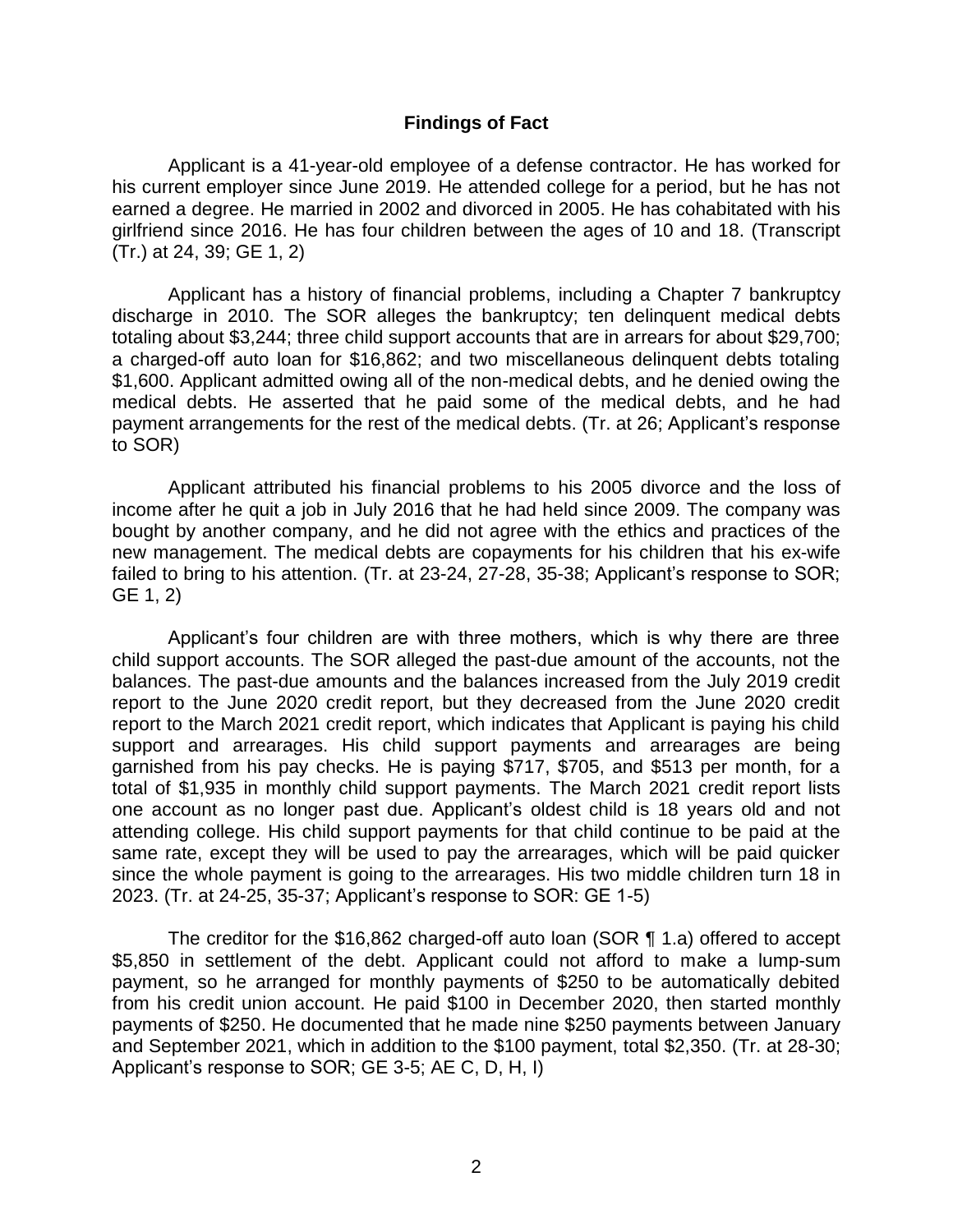Applicant had payment arrangements for the \$810 delinquent loan (SOR ¶ 1.c). He documented eight \$90 payments between December 2020 and May 2021. (AE E) Those eight payments total about \$720, which is one payment short of \$810. (Tr. at 33; Applicant's response to SOR; GE 3-5: AE E, H, I)

 Applicant agreed to pay \$65.82 every two weeks, starting in January 2021, for the \$790 delinquent loan (SOR ¶ 1.c). He documented twelve \$65.82 payments between January 2020 and April 2021, which paid the debt in full. (Tr. at 33-34; Applicant's response to SOR; GE 3-5; AE B, H, I)

 The SOR alleges ten medical debts totaling about \$3,244, as listed on a July 2019 credit report, a June 2020 credit report, or both credit reports. None of the accounts are identified in the SOR by name or account number. Four medical debts are not listed on the two more recent credit reports. Two medical debts for \$924 and \$21 (SOR ¶¶ 1.b and 1.i) are listed on the June 2020 credit report, but not the March totaling about \$1,385 (SOR ¶¶ 1.n-1.q) are listed on the July 2019 credit report, but they 2021 credit report. Four medical debts totaling about \$1,385 (SOR ¶¶ 1.e-1.h) are listed on every credit report. (GE 3-5)

 Applicant stated that he contacted the collection company for the debts in December 2020. He asserted that he paid one debt and made payment arrangements for the other debts. He provided documentation of a \$30 payment in December 2020 and an agreement with the collection company to pay \$50 per month by credit card from January to April 2020. (Tr. at 32, 34, 38; AE A, F)

 Applicant asserted that his finances are currently not perfect, but he and his girlfriend are paying their debts. She has a job and contributes to the household's finances. He is working a second job to help him pay his child support. (Tr. at 23, 39-40; Applicant's response to SOR; GE 1, 2)

 Two witness testified on Applicant's behalf. His supervisor described him as an exemplary worker and an outstanding person. The witnesses praised Applicant's judgment, reliability, trustworthiness, and dependability. Applicant was arrested for alcohol-related driving offenses in 2012 and 2015, and he was arrested for non-alcoholrelated driving offenses in 2017.<sup>1</sup> (Tr. at 18-22; GE 1, 2)

#### **Policies**

 *Classified Information within Industry* (February 20, 1960), as amended; DOD Directive 5220.6, *Defense Industrial Personnel Security Clearance Review Program* (January 2, 1992), as amended (Directive); and the adjudicative guidelines (AG), which became This case is adjudicated under Executive Order (EO) 10865, *Safeguarding*  effective on June 8, 2017.

 $\overline{a}$ 

 1 Applicant's arrests were not alleged in the SOR, and they will not be used for disqualification purposes. They may be considered to place Applicant's character evidence in context, when assessing their effect on Applicant's financial situation, and under the whole-person analysis.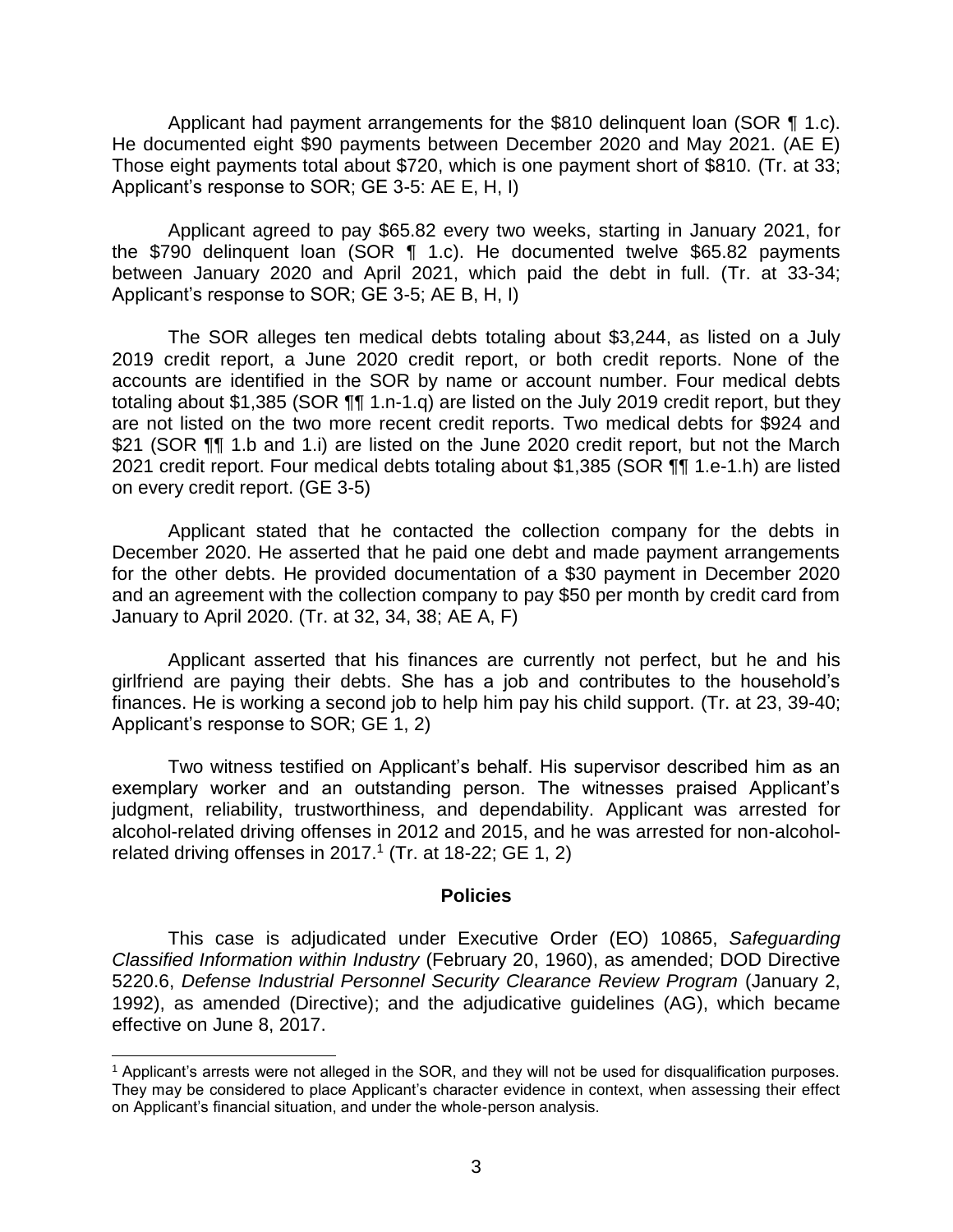When evaluating an applicant's suitability for a security clearance, the administrative judge must consider the adjudicative guidelines. In addition to brief introductory explanations for each guideline, the adjudicative guidelines list potentially disqualifying conditions and mitigating conditions, which are to be used in evaluating an applicant's eligibility for access to classified information.

 These guidelines are not inflexible rules of law. Instead, recognizing the complexities of human behavior, administrative judges apply the guidelines in conjunction with the factors listed in the adjudicative process. The administrative judge's overarching adjudicative goal is a fair, impartial, and commonsense decision. According to AG ¶ 2(c), the entire process is a conscientious scrutiny of a number of variables known as the "whole-person concept." The administrative judge must consider all available, reliable information about the person, past and present, favorable and unfavorable, in making a decision.

The protection of the national security is the paramount consideration. AG  $\P$  2(b) eligibility will be resolved in favor of the national security." requires that "[a]ny doubt concerning personnel being considered for national security

 Under Directive ¶ E3.1.14, the Government must present evidence to establish controverted facts alleged in the SOR. Under Directive ¶ E3.1.15, the applicant is responsible for presenting "witnesses and other evidence to rebut, explain, extenuate, or mitigate facts admitted by the applicant or proven by Department Counsel." The applicant has the ultimate burden of persuasion to obtain a favorable security decision.

 A person who seeks access to classified information enters into a fiduciary relationship with the Government predicated upon trust and confidence. This relationship transcends normal duty hours and endures throughout off-duty hours. The Government reposes a high degree of trust and confidence in individuals to whom it grants access to classified information. Decisions include, by necessity, consideration of the possible risk the applicant may deliberately or inadvertently fail to safeguard classified information. Such decisions entail a certain degree of legally permissible extrapolation of potential, rather than actual, risk of compromise of classified information.

 Section 7 of EO 10865 provides that adverse decisions shall be "in terms of the national interest and shall in no sense be a determination as to the loyalty of the applicant concerned." *See also* EO 12968, Section 3.1(b) (listing multiple prerequisites for access to classified or sensitive information).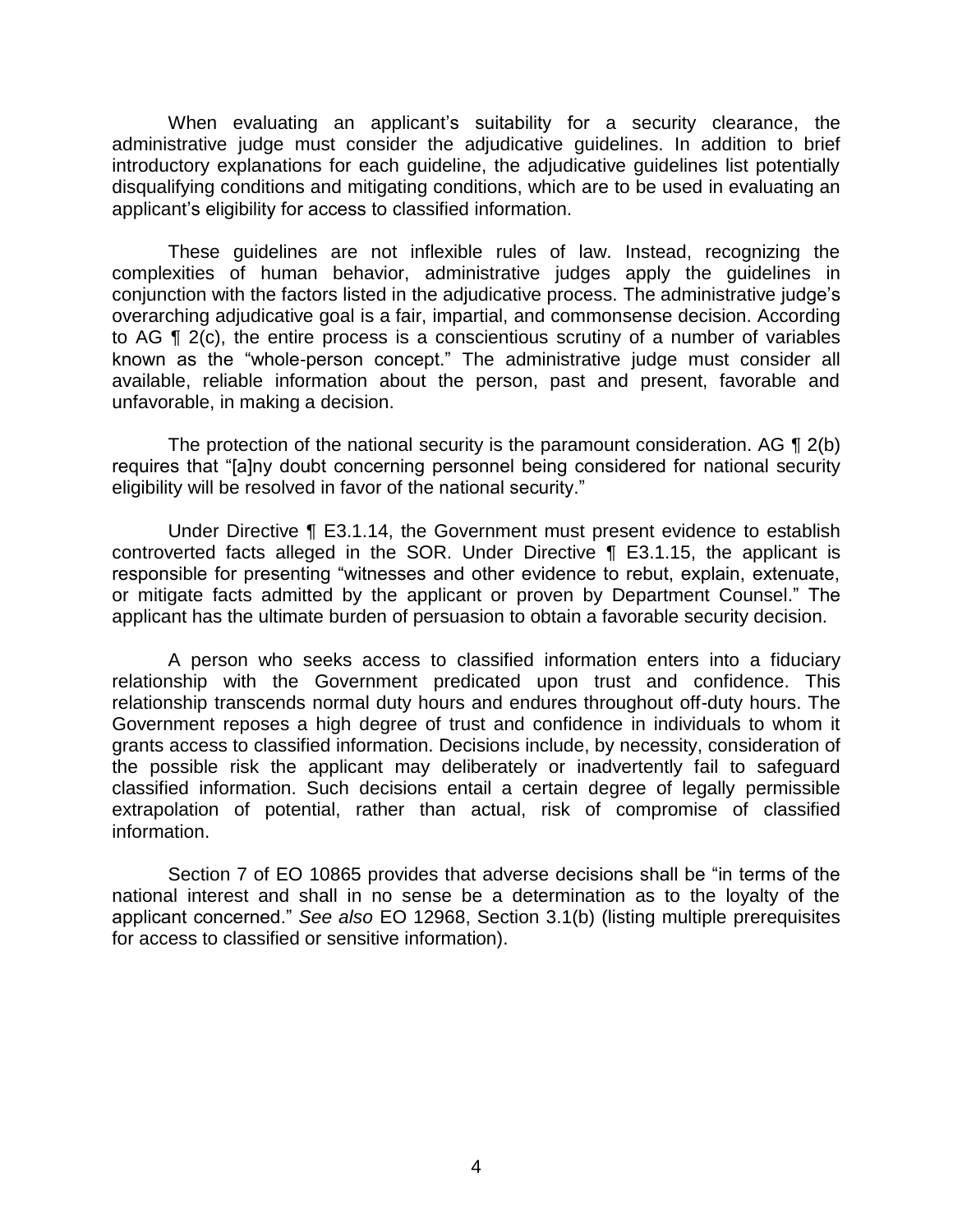## **Analysis**

## **Guideline F, Financial Considerations**

The security concern for financial considerations is set out in AG ¶ 18:

Failure to live within one's means, satisfy debts, and meet financial obligations may indicate poor self-control, lack of judgment, or unwillingness to abide by rules and regulations, all of which can raise questions about an individual's reliability, trustworthiness, and ability to protect classified or sensitive information. Financial distress can also be caused or exacerbated by, and thus can be a possible indicator of, other issues of personnel security concern such as excessive gambling, mental health conditions, substance misuse, or alcohol abuse or dependence. An individual who is financially overextended is at greater risk of having to engage in illegal or otherwise questionable acts to generate funds.

 The guideline notes several conditions that could raise security concerns under AG ¶ 19. The following are potentially applicable in this case:

(a) inability to satisfy debts; and

(c) a history of not meeting financial obligations.

 Applicant has a history of financial problems, including a Chapter 7 bankruptcy discharge, child support arrearages, a charged-off auto loan, unpaid medical debts, and delinquent consumer debts. The evidence is sufficient to raise the above disqualifying conditions.

 provided under AG ¶ 20. The following are potentially applicable: Conditions that could mitigate the financial considerations security concerns are

(a) the behavior happened so long ago, was so infrequent, or occurred under such circumstances that it is unlikely to recur and does not cast doubt on the individual's current reliability, trustworthiness, or good judgment;

(b) the conditions that resulted in the financial problem were largely beyond the person's control (e.g., loss of employment, a business downturn, unexpected medical emergency, a death, divorce or separation, clear victimization by predatory lending practices, or identity theft), and the individual acted responsibly under the circumstances;

(c) the individual has received or is receiving financial counseling for the problem from a legitimate and credible source, such as a non-profit credit counseling service, and there are clear indications that the problem is being resolved or is under control;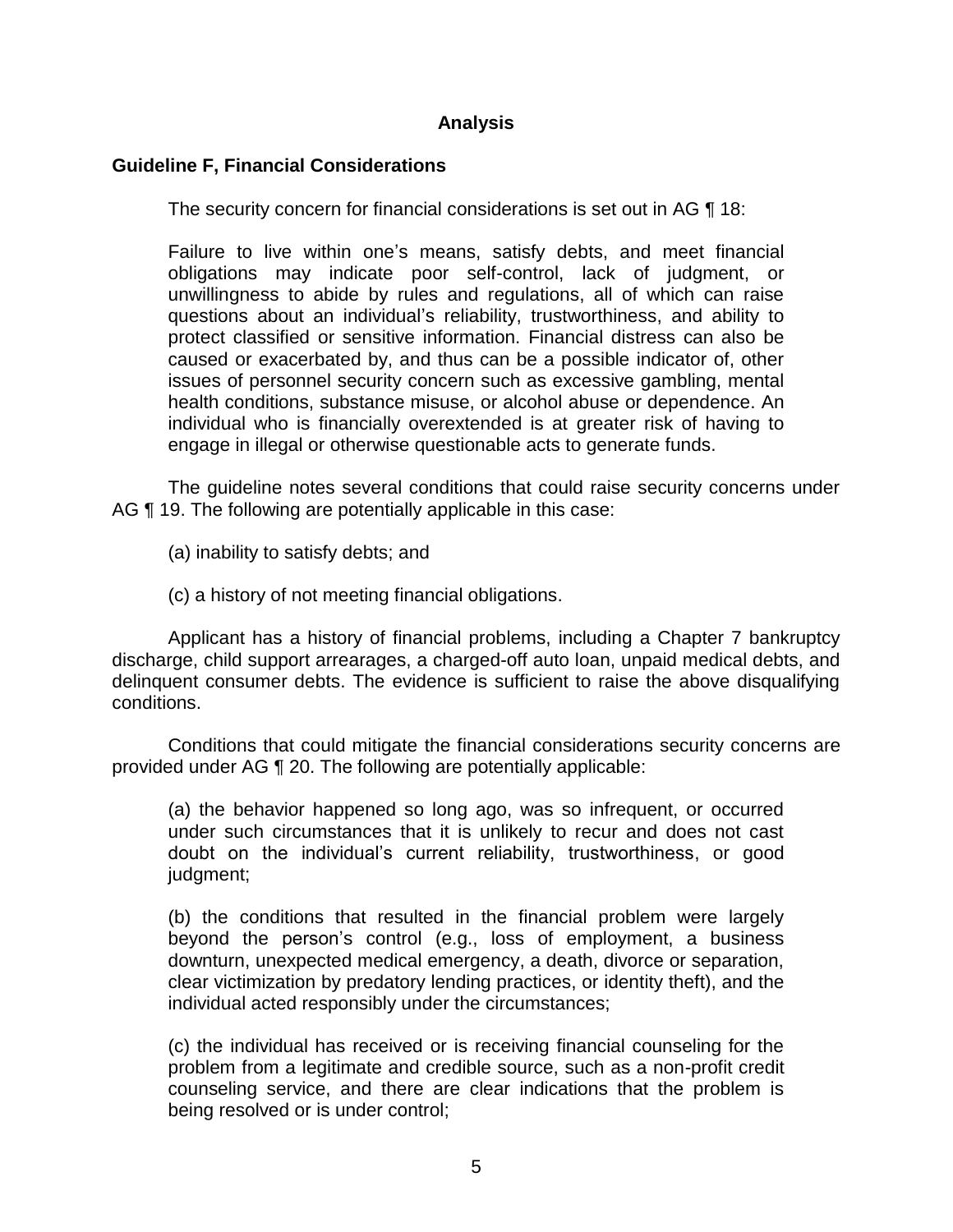(d) the individual initiated and is adhering to a good-faith effort to repay overdue creditors or otherwise resolve debts; and

 (e) the individual has a reasonable basis to dispute the legitimacy of the past-due debt which is the cause of the problem and provides documented proof to substantiate the basis of the dispute or provides evidence of actions to resolve the issue.

 Applicant attributed his financial problems to his 2005 divorce and the loss of income after he quit a job in July 2016 that he had held since 2009. He did not agree with the ethics and practices of the company's new management. His medical debts are copayments for his children that his ex-wife failed to bring to his attention. He left his job voluntarily, and his arrests had to have some effect on his finances. Applicant's financial problems were only partially beyond his control.

 Applicant's child support payments are being garnished from his pay checks, which is standard in many child support cases. His monthly child support payments total \$1,935. Applicant's oldest child is 18 years old and not attending college, which means that his payments for that account should all go toward the arrearages. The March 2021 credit report lists one account as no longer past due.

 Applicant paid or is paying the non-medical delinquent debts. His medical debts are a bit more difficult to decipher because they are not identified in the SOR by name or account number. He provided proof that he paid or is paying several medical debts, and the most recent credit report only lists four medical debts totaling about \$1,385. Applicant asserted that his finances are currently not perfect, but he and his girlfriend are paying their debts. She has a job and contributes to the household's finances. He is working a second job to help him pay his child support.

 Applicant has a plan to resolve his financial problems, and he took significant action to implement that plan. He acted responsibly under the circumstances and made a good-faith effort to pay his debts. His finances do not cast doubt on his current judgment, reliability, trustworthiness, and ability to protect classified information. Security concerns about Applicant's finances are mitigated.

#### **Whole-Person Concept**

Under the whole-person concept, the administrative judge must evaluate an applicant's eligibility for a security clearance by considering the totality of the applicant's conduct and all relevant circumstances. The administrative judge should consider the nine adjudicative process factors listed at AG ¶ 2(d):

(1) the nature, extent, and seriousness of the conduct; (2) the circumstances surrounding the conduct, to include knowledgeable participation; (3) the frequency and recency of the conduct; (4) the individual's age and maturity at the time of the conduct; (5) the extent to which participation is voluntary; (6) the presence or absence of